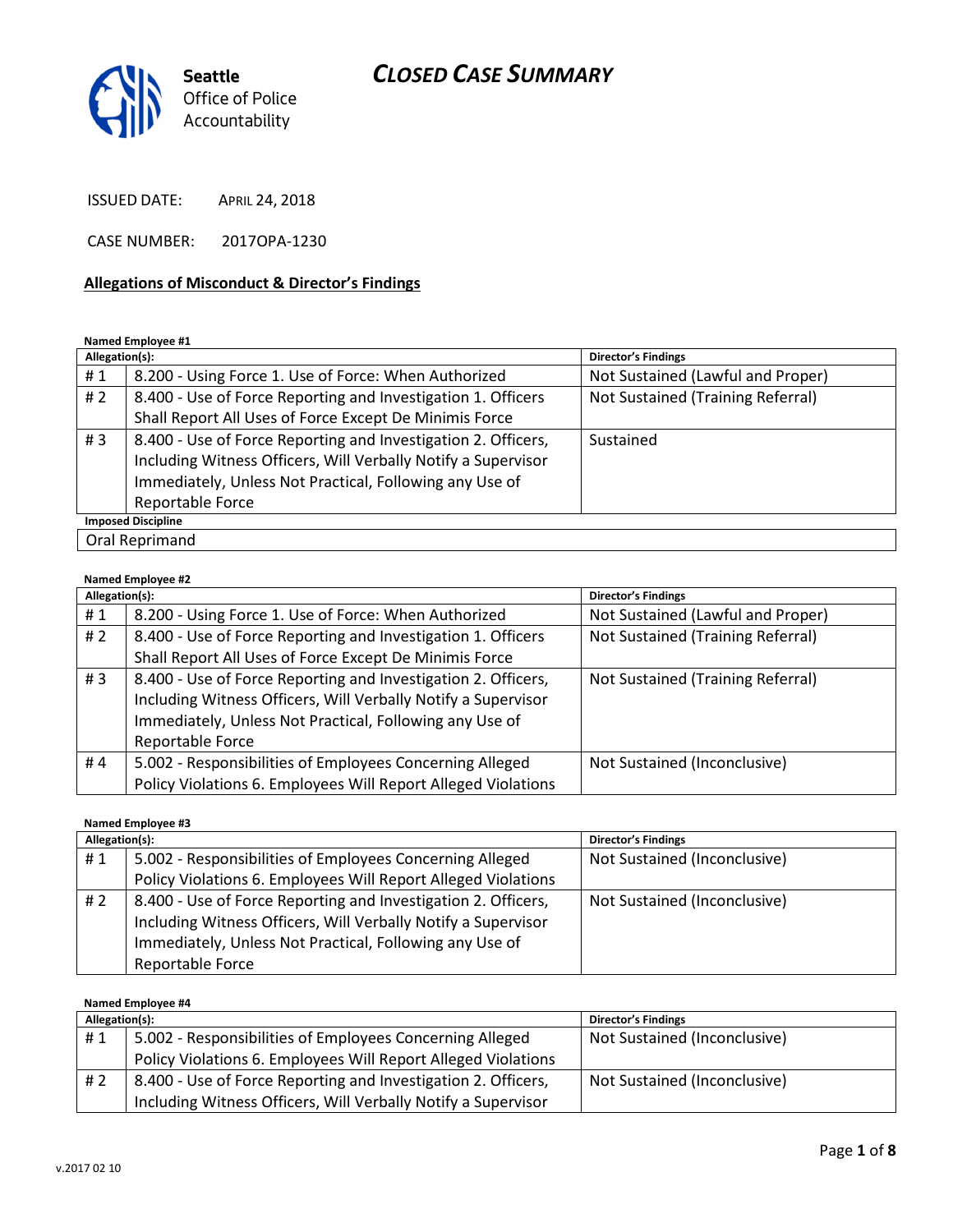

OPA CASE NUMBER: 2017OPA-1230

| Immediately, Unless Not Practical, Following any Use of |  |
|---------------------------------------------------------|--|
| Reportable Force                                        |  |

| <b>Named Employee #5</b> |                                                               |                                   |
|--------------------------|---------------------------------------------------------------|-----------------------------------|
| Allegation(s):           |                                                               | <b>Director's Findings</b>        |
| #1                       | 8.200 - Using Force 1. Use of Force: When Authorized          | Not Sustained (Lawful and Proper) |
| # 2                      | 8.400 - Use of Force Reporting and Investigation 1. Officers  | Not Sustained (Training Referral) |
|                          | Shall Report All Uses of Force Except De Minimis Force        |                                   |
| #3                       | 8.400 - Use of Force Reporting and Investigation 2. Officers, | Sustained                         |
|                          | Including Witness Officers, Will Verbally Notify a Supervisor |                                   |
|                          | Immediately, Unless Not Practical, Following any Use of       |                                   |
|                          | Reportable Force                                              |                                   |
|                          | <b>Imposed Discipline</b>                                     |                                   |
|                          | Oral Reprimand                                                |                                   |

## This Closed Case Summary (CCS) represents the opinion of the OPA Director regarding the misconduct alleged and therefore sections are written in the first person.

### EXECUTIVE SUMMARY:

During its investigation into another case, OPA determined that the subject complained of pain and may have alleged misconduct. These statements were made in the presence of multiple officers but were not reported. The Named Employees' collective failures to report may have constituted policy violations.

#### STATEMENT OF FACTS:

During an investigation into other allegations made by the subject (see 2017OPA-1165), OPA determined that the subject made two complaints of pain. Both complaints of pain were captured by multiple officers' In-Car Video (ICV) and Body Worn Video (BWV). At the time the complaints were made, Named Employee #1 (NE#1), Named Employee #2 (NE#2), and Named Employee #5 (NE#5) were all in the subject's immediate vicinity.

After the complaints of pain were made, and when the subject was standing in front of a patrol vehicle, he turned to face NE#5, who was a Field Training Officer (FTO) on that date and was wearing a tan shirt, and alleged that he was punched by the "male in the white shirt." NE#2, Named Employee #3 (NE#3), and Named Employee #4 (NE#4) were standing in the near vicinity of the subject when this statement was made. There was no use of force reports generated as a result of this incident, nor was there an OPA referral.

Based on these facts, OPA self-initiated an investigation into this matter. As part of that investigation, OPA interviewed all of the Named Employees. OPA also attempted to interview the subject, but the subject did not respond to OPA's requests.

NE#1 reported that she responded to a call that the subject was sleeping in a coffee shop and the coffee shop wanted him removed. She reported to OPA that she moved the subject's head in order to wake him up. The subject left the coffee shop and engaged in a conversation with NE#1. She stated that, in order to de-escalate this matter, she disengaged with him. When she viewed the subject again, he was standing in the middle of the street and blocking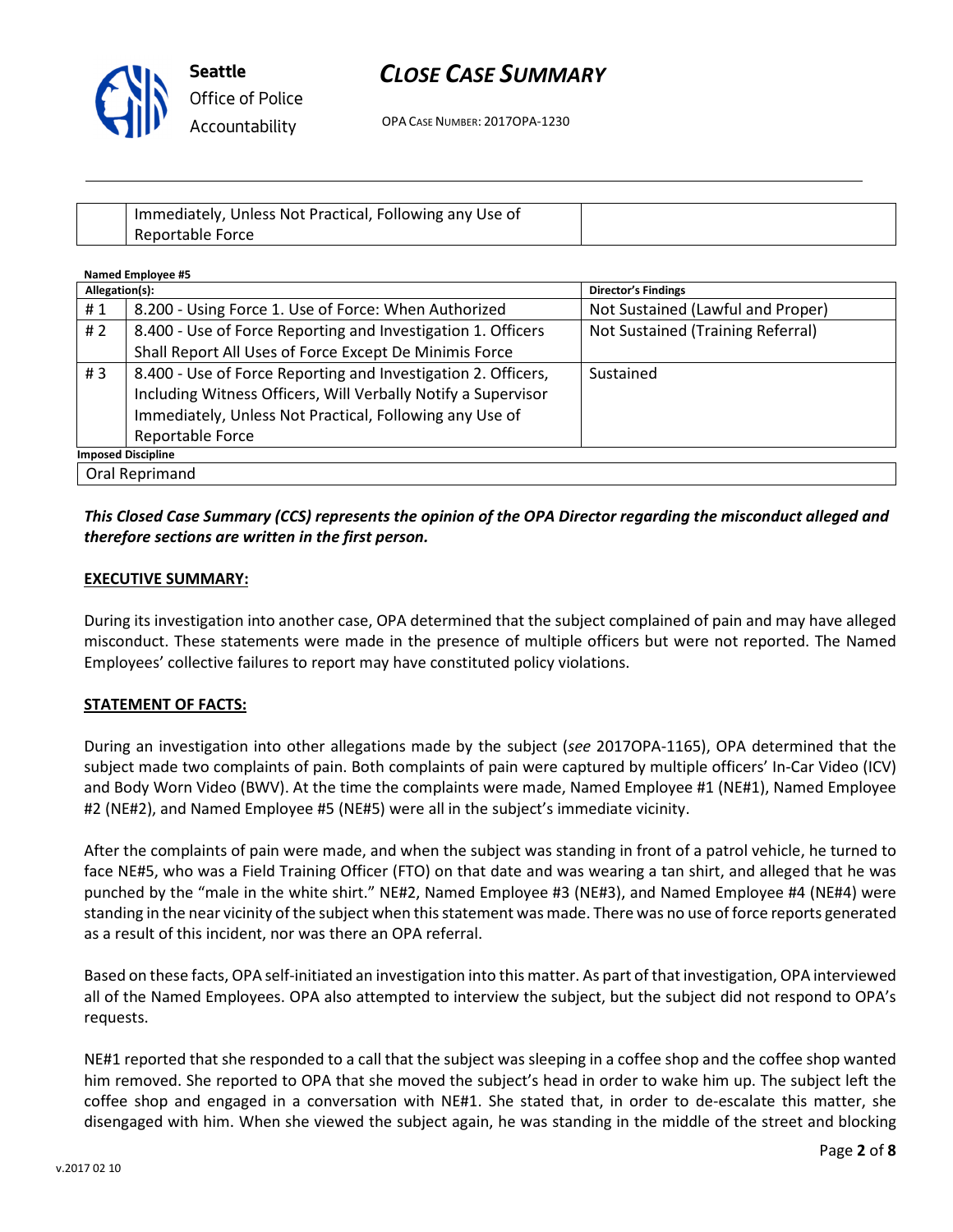

OPA CASE NUMBER: 2017OPA-1230

traffic. NE#1, NE#2, and NE#5 were able to corral the subject and placed him under arrest. NE#1 explained that she used force to handcuff the subject. NE#1 did not report using any other force.

NE#1 told OPA that she did not hear the subject's complaints of pain. However, she stated that, even had she heard them, she would not have reported the complaints because they were made at a time when she was not using any force on the subject. NE#1 further told OPA that she did not hear the subject state that he had been struck by a person wearing a white shirt and, as such, she did not report this allegation.

NE#2, who was a student officer on the date in question and in the final checkout phase of the FTO program, reported assisting NE#1 and NE#5 handcuff the subject. He did not report using any other force. NE#2 told OPA that he did not hear the complaints of pain made by the subject for the following reasons:

> I mean, I, I believe just trying to, trying to bring him over to—he wasn't resisting, but having to walk him over to, to the front of the car and being focused on the other officer safety aspects. You know, I was trying to do my, do my part of the job of at that moment, of getting him to the car and to begin a search.

NE#2 stated that he heard the subject say that an individual in a white shirt punched him; however, he did not believe that the subject was referring to an officer who had punched him and NE#2 stated that he did not see NE#5 ever strike the subject. As such, he admittedly did not report this allegation.

NE#5 also participated in the handcuffing but used no other force. NE#5 stated that he did not recall hearing the complaints of pain. However, after reviewing the video, he told OPA that, because the complaints were not associated with any use of force, he did not believe that he was required to report them.

NE#3 and NE#4 responded to the incident after the subject had already been handcuffed. Both recounted hearing the subject state that someone with a white shirt had hit him. NE#3 explained that he perceived NE#5 as wearing a tan shirt and did not think that he was the individual that the subject was referring to. NE#3 opined that the subject could have been referring to employees of nearby businesses. NE#3 further stated that he did not view NE#5 use force towards the subject. As such, NE#3 did not believe that he was required to report this allegation. NE#4 similarly reported that he did not believe that the subject was referring to NE#5 when he mentioned being hit by someone wearing a white shirt. This was the case even though he agreed that the subject referred to NE#5 as a person wearing a white shirt at one point during their conversation. NE#4, like NE#3, recounted that he did not see NE#5 ever strike the subject.

Both NE#3 and NE#4 denied any recollection of hearing the subject complain of pain. This was the case even though they agreed that two complaints were made after watching the video. NE#4 explained that he and NE#3 were likely approximately 20 to 25 feet away from the subject when he made the complaints of pain. Notably, while the audio of the complaints was captured on their video systems, based on the video, NE#3 and NE#4 did not appear to be in the subject's immediate vicinity when the complaints were made.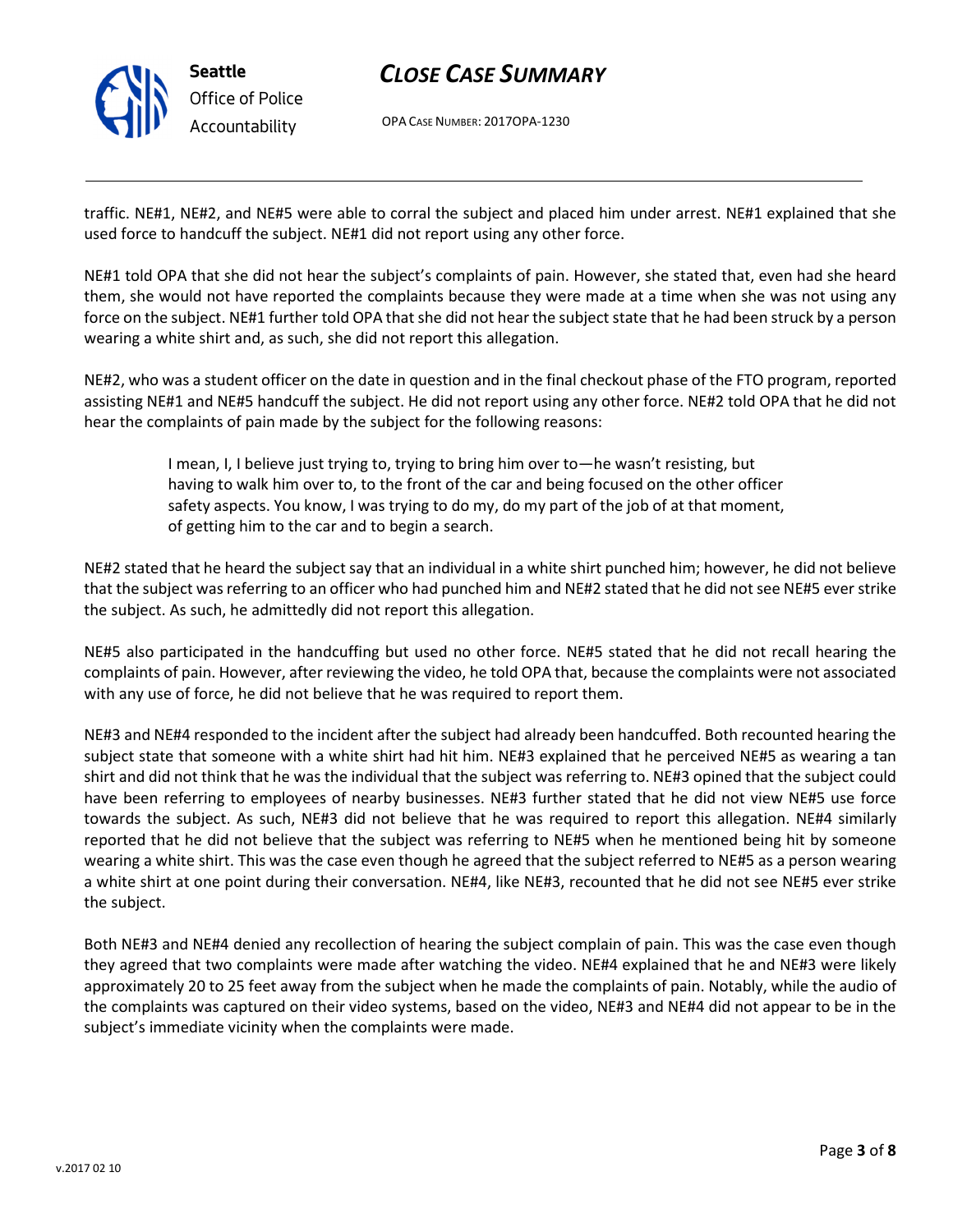OPA CASE NUMBER: 2017OPA-1230

#### ANALYSIS AND CONCLUSIONS:

Seattle

Office of Police Accountability

#### Named Employee #1 - Allegation #1 8.200 - Using Force 1. Use of Force: When Authorized

SPD Policy 8.200(1) requires that force used by officers be reasonable, necessary and proportional. Whether force is reasonable depends "on the totality of the circumstances" known to the officers at the time of the force and must be balanced against "the rights of the subject, in light of the circumstances surrounding the event." (SPD Policy 8.200(1).) The policy lists a number of factors that should be weighed when evaluating reasonableness. (See id.) Force is necessary where "no reasonably effective alternative appears to exist, and only then to the degree which is reasonable to effect a lawful purpose." (Id.) Lastly, the force used must be proportional to the threat posed to the officer. (Id.)

Here, NE#1 made physical contact with the subject on two occasions. First, she moved his head in order to wake him. Second, she, with the assistance of NE#2 and NE#5, applied handcuffs to him.

With regard to the moving of the subject's head, I conclude that this was not force as contemplated by SPD policy. As such, I do not evaluate it herein.

With regard to the handcuffing, I find the force used by NE#1, NE#2, and NE#5 to have been consistent with policy. As a starting point, the force was reasonable in order to effectuate the arrest and to secure the person of the subject, who was just viewed committing a crime. Moreover, it was necessary to further the lawful goal of placing the subject into custody and there was no effective alternative to placing the subject into handcuffs. Lastly, the minor force used to handcuff the subject was proportional given the circumstances facing the officers. While the subject complained that he was struck by someone wearing a white shirt, I find no evidence supporting that this occurred, let alone that this force was used by a Department employee.

As such, I recommend that this allegation be Not Sustained – Lawful and Proper as against NE#1, NE#2, and NE#5.

Recommended Finding: Not Sustained (Lawful and Proper)

#### Named Employee #1 - Allegation #2

#### 8.400 - Use of Force Reporting and Investigation 1. Officers Shall Report All Uses of Force Except De Minimis Force

SPD Policy 8.400-POL-1 requires that officers report all uses of force except for de minimis force. The policy further requires that: "Officers shall further document all reportable uses of force to the best of their ability, including a description of each force application." (SPD Policy 8.400-POL-1.)

As discussed more fully below, I find, applying a preponderance of the evidence, that NE#1, NE#2, and NE#5 all heard or should have heard the complaints of pain made by the subject. However, this does not mean that they were necessarily required to generate use of force reports. This was particularly the case given that all three only used de minimis force. While they should have completed some documentation concerning the complaints of pain, I recommend that, under the circumstances of this case, NE#1, NE#2, and NE#5 receive Training Referrals rather than Sustained findings.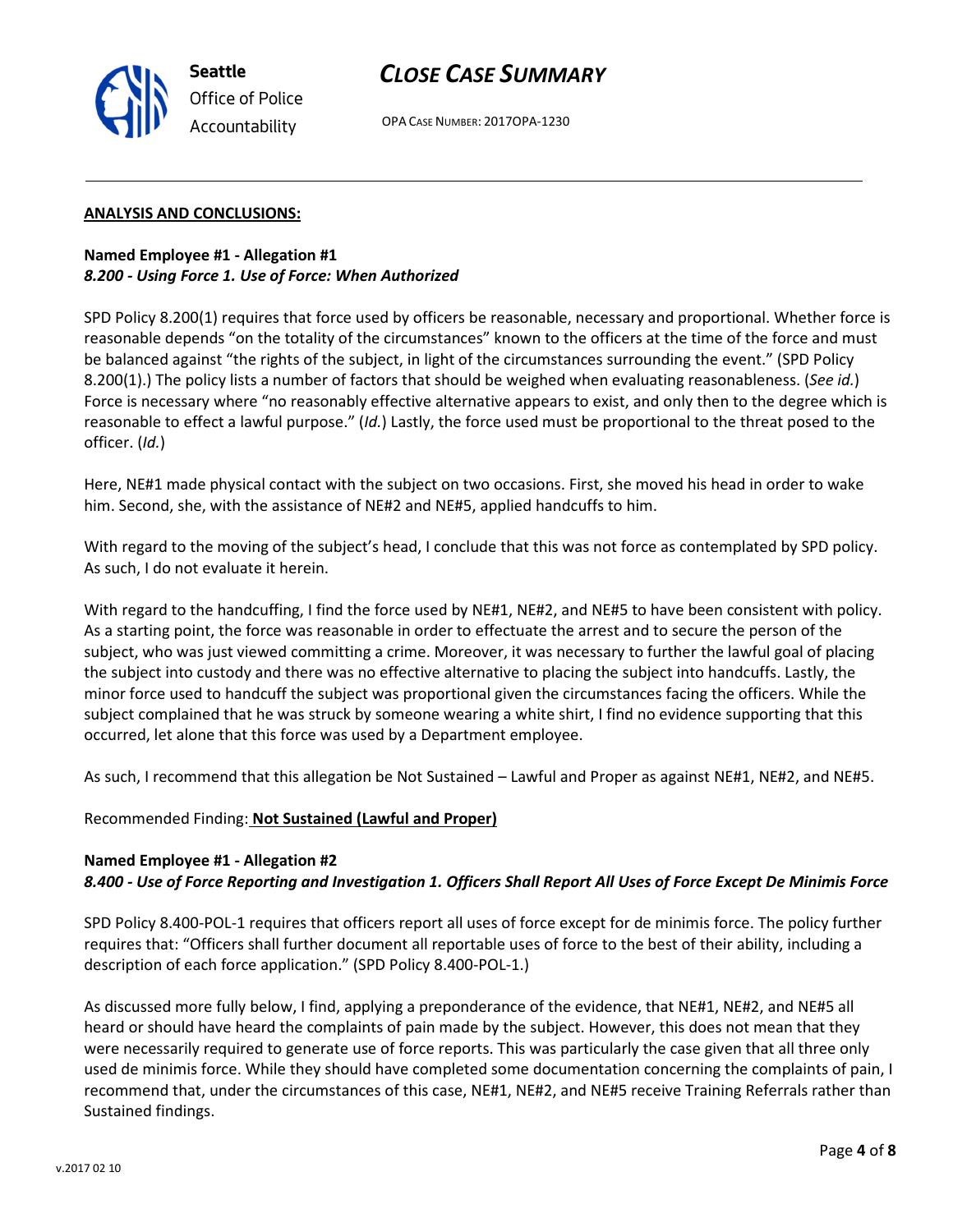



Seattle Office of Police Accountability

OPA CASE NUMBER: 2017OPA-1230

• Training Referrals: NE#1, NE#2, and NE#5 should receive additional training concerning the requirement that they document all non-de minimis uses of force. This includes complaints of pain, which are classified as Type I force. The failure to do so constitutes a violation of policy. NE#1, NE#2, and NE#5 should be counseled by their chain of command to ensure that they document complaints of pain moving forward in an appropriate report. This training and associated counseling should be memorialized in a PAS entry.

## Recommended Finding: Not Sustained (Training Referral)

### Named Employee #1 - Allegation #3

## 8.400 - Use of Force Reporting and Investigation 2. Officers, Including Witness Officers, Will Verbally Notify a Supervisor Immediately, Unless Not Practical, Following any Use of Reportable Force

SPD Policy 8.400-POL-2 requires that an officer who uses reportable force or hears a complaint of pain while on duty is required to immediately notify a supervisor of this matter unless it would be impractical to do so. The policy further instructs the officer to make this notification by calling the supervisor via radio. (SPD Policy 8.400-POL-2.)

Based on my review of the evidence, the subject's two complaints of pain were made while NE#1 was in his immediate vicinity. NE#1 contended that she did not remember hearing the complaints of pain. However, applying a preponderance of the evidence standard and given her proximity to the subject at the time the complaints were made, I find that she either did hear or should have heard them.

I further find that she did not immediately report the complaints to a supervisor. Notably, during her OPA interview, NE#1 stated that, even had she heard these complaints, she would not have reported them because they were made at a time when she was not using any force on the subject. This is directly contrary to the express requirements of the policy and the expectations of the Department concerning the reporting of complaints of pain, which constitute Type I uses of force.

For the above reasons, I recommend that this allegation be Sustained.

Recommended Finding: Sustained

## Named Employee #2 - Allegation #1 8.200 - Using Force 1. Use of Force: When Authorized

For the same reasons as explained in the context of Named Employee #1, Allegation #1, I recommend that this allegation be Not Sustained – Lawful and Proper.

Recommended Finding: Not Sustained (Lawful and Proper)

## Named Employee #2 - Allegation #2 8.400 - Use of Force Reporting and Investigation 1. Officers Shall Report All Uses of Force Except De Minimis Force

For the same reasons as discussed in the context of Named Employee #1, Allegation #2, I recommend that this allegation be Not Sustained – Training Referral.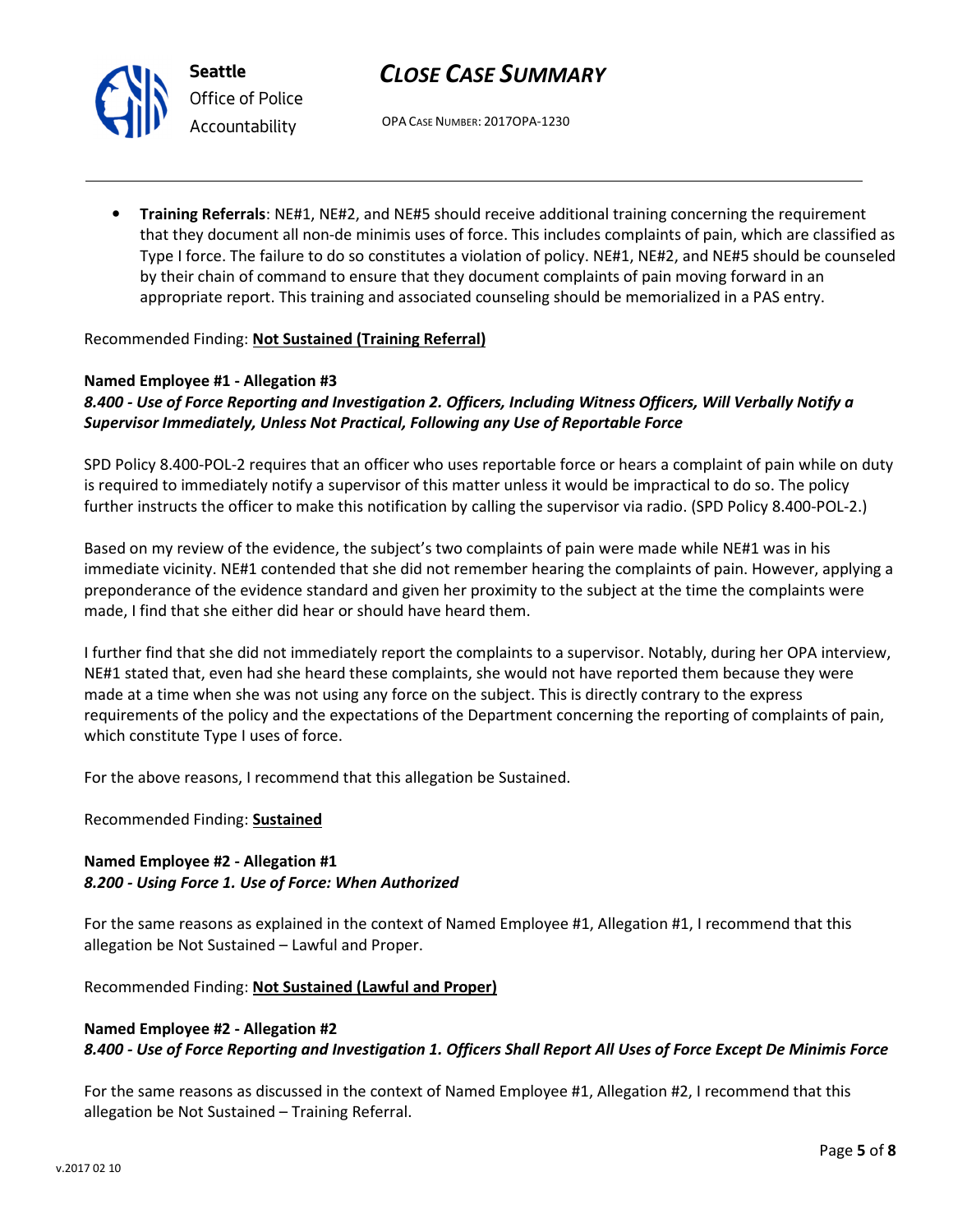

OPA CASE NUMBER: 2017OPA-1230

## Recommended Finding: Not Sustained (Training Referral)

#### Named Employee #2 - Allegation #3

## 8.400 - Use of Force Reporting and Investigation 2. Officers, Including Witness Officers, Will Verbally Notify a Supervisor Immediately, Unless Not Practical, Following any Use of Reportable Force

NE#2, like NE#1 and NE#5, also stated that he did not recall hearing the complaints of pain at the time. Again, applying a preponderance of the evidence standard and given his proximity to the subject when the complaints were made, I find that he either did hear or should have heard them. I further find that he did not immediately report the complaints to a supervisor.

I note that NE#2 was a student officer on the date in question. Given his relative inexperience, I give some weight to his explanation that he was distracted by the circumstances presented to him during this incident, which, in his recounting, caused him not to hear the complaint of pain. As such, while I find that NE#1 technically violated policy, for the reasons set forth above, I believe that a Training Referral, rather than a Sustained finding, is the appropriate disposition.

• Training Referral: NE#2 should receive additional training concerning his obligation to report complaints of pain when he hears them. NE#2 should be counseled that such complaints constitute Type I uses of force. NE#2 should be informed that, were he not a student officer on the date of the incident, OPA would have recommended that this allegation be Sustained. Lastly, NE#2 should be instructed to comply with this policy in the future. This training and associated counseling should be memorialized in a PAS entry.

Recommended Finding: Not Sustained (Training Referral)

## Named Employee #2 - Allegation #4

## 5.002 - Responsibilities of Employees Concerning Alleged Policy Violations 6. Employees Will Report Alleged Violations

SPD Policy 5.002-POL-6 requires that SPD employees who learn of possible misconduct report that misconduct. Minor misconduct must be reported to a supervisor, while serious misconduct must be referred to both a supervisor and OPA. SPD Policy 5.002-POL-5 defines minor and serious misconduct. An allegation of excessive force is serious misconduct that must be reported to a supervisor and OPA (I note that SPD currently trains officers that they only need to report to a supervisor or OPA, not both).

As discussed above, while NE#2, NE#3, and NE#4 all heard the subject's allegation that he was hit by someone with a white shirt, they argued that they did not perceive the subject as specifically referring to NE#5. This was due to the fact that NE#5 was wearing a tan shirt not a white shirt, their belief that the subject was likely referring to an employee of a business that he had previously been in, and because none saw NE#5 strike or use any force towards the subject.

Given my review of the video, it appeared to me that, at least at one point, these officers construed the subject to be identifying NE#5 as the person with the white shirt. I base this primarily on their verbal interaction with the subject and responses to his statements. However, I do not find it unreasonable that NE#2, NE#3, and NE#4 did not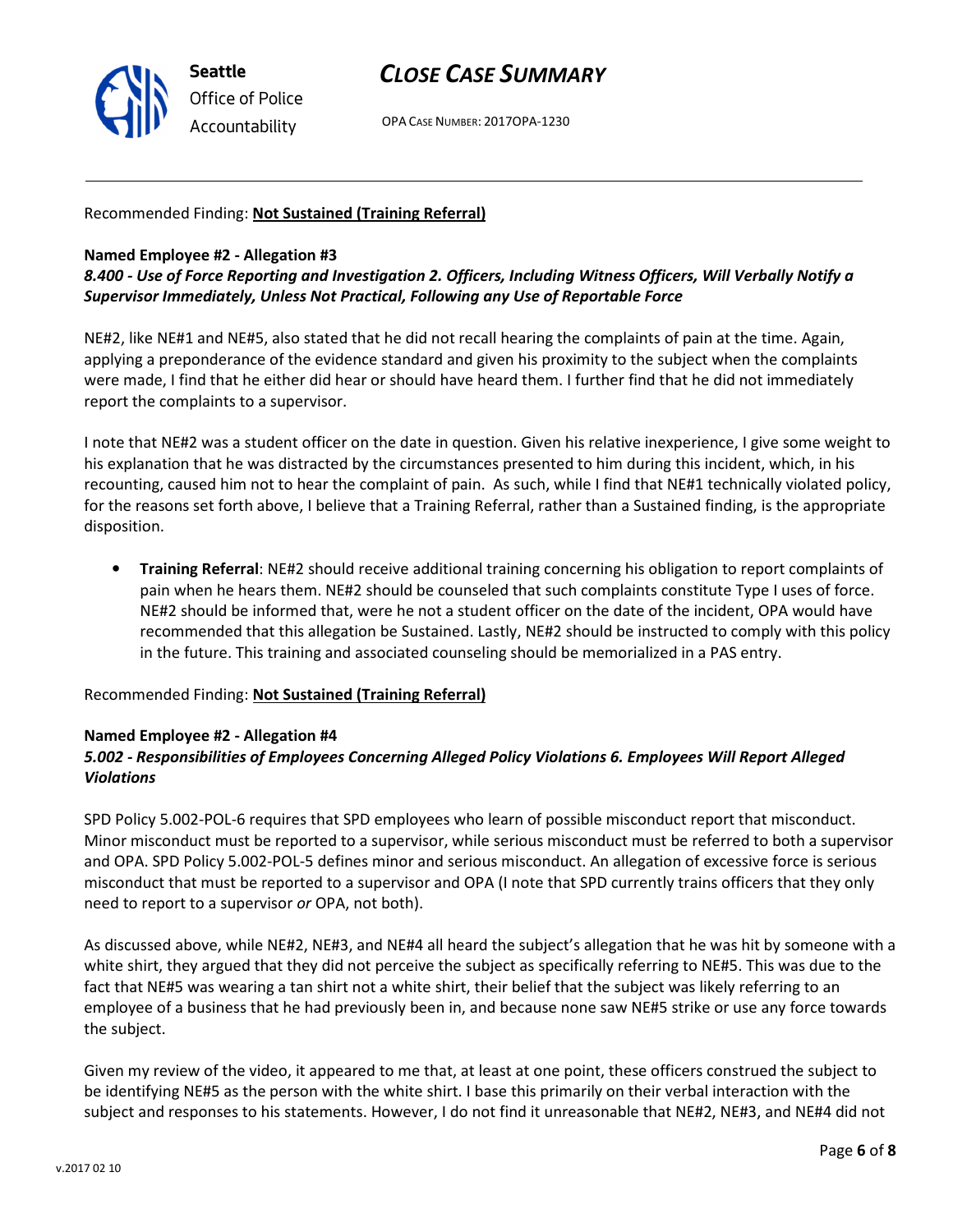

Seattle Office of Police Accountability

## CLOSE CASE SUMMARY

OPA CASE NUMBER: 2017OPA-1230

believe that the subject was referring to NE#5. As such, I cannot conclusively determine that the subject was making an allegation of potential misconduct against a Department employee that they were required to report, even though I find that it would have been advisable for them to have done so.

For these reasons, I recommend that this allegation be Not Sustained – Inconclusive.

### Recommended Finding: Not Sustained (Inconclusive)

### Named Employee #3 - Allegation #1

5.002 - Responsibilities of Employees Concerning Alleged Policy Violations 6. Employees Will Report Alleged Violations

For the same reasons as set forth in the context of Named Employee #2, Allegation #4, I recommend that this allegation be Not Sustained – Inconclusive.

Recommended Finding: Not Sustained (Inconclusive)

#### Named Employee #3 - Allegation #2

## 8.400 - Use of Force Reporting and Investigation 2. Officers, Including Witness Officers, Will Verbally Notify a Supervisor Immediately, Unless Not Practical, Following any Use of Reportable Force

As discussed above, both NE#3 and NE#4 denied hearing the subject make the two complaints of pain. NE#4 explained that they were likely 20 to 25 feet away from the subject at the time. While the complaints of pain could be heard on NE#3's and NE#4's ICV, they were not recorded as being in the subject's immediate vicinity at the time. As such, there is no evidence that conclusively establishes, even when applying a preponderance of the evidence standard, that they heard the complaints. Logically, NE#3 and NE#4 would not have had an obligation to report what they did not hear.

For these reasons, I recommend that this allegation be Not Sustained – Inconclusive as against NE#3 and NE#4.

#### Recommended Finding: Not Sustained (Inconclusive)

#### Named Employee #4 - Allegation #1 5.002 - Responsibilities of Employees Concerning Alleged Policy Violations 6. Employees Will Report Alleged Violations

For the same reasons as set forth in the context of Named Employee #2, Allegation #4, I recommend that this allegation be Not Sustained – Inconclusive.

## Recommended Finding: Not Sustained (Inconclusive)